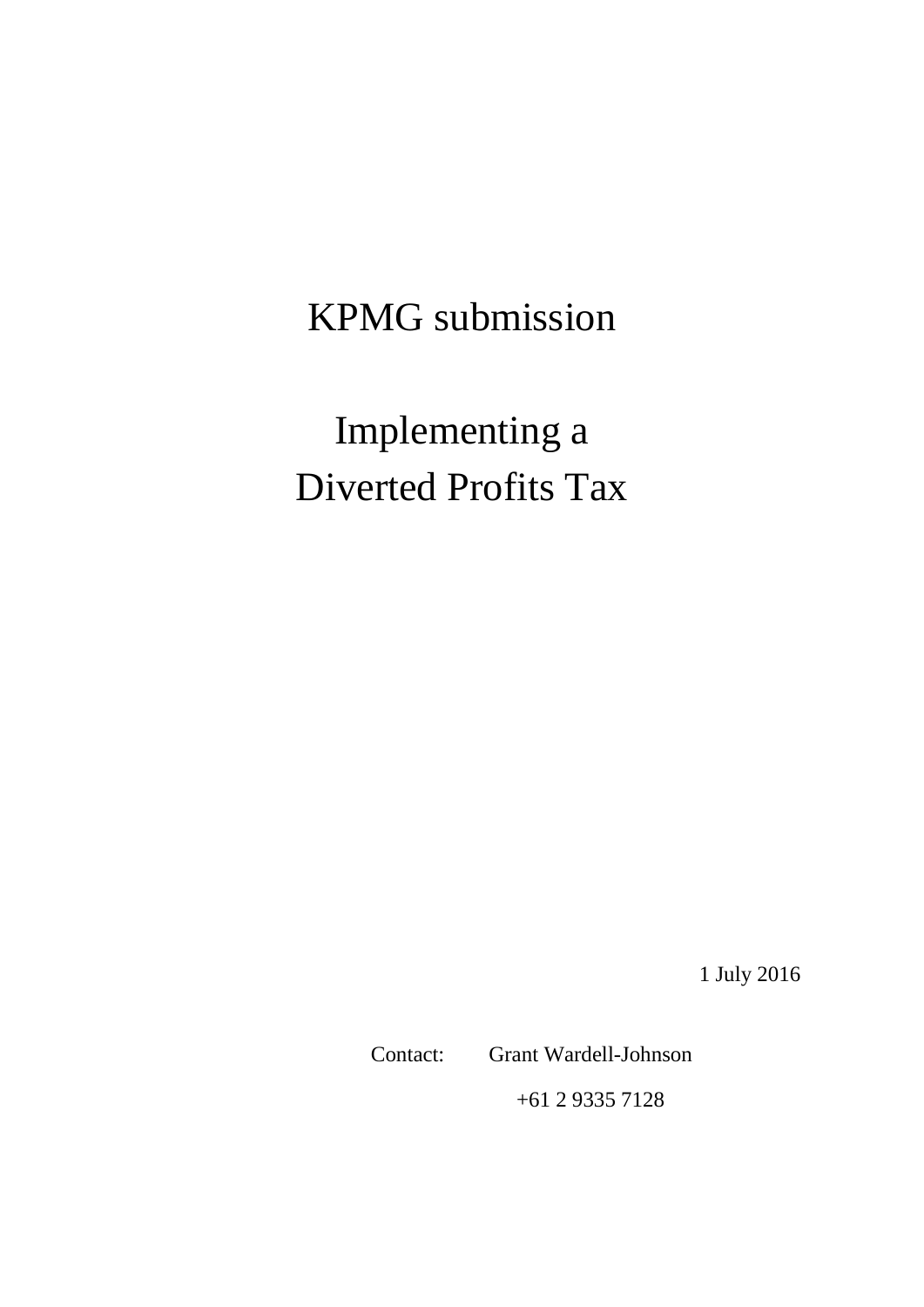# Executive Summary

KPMG is pleased to make a submission on the Consultation Paper titled *Implementing a Diverted Profits Tax* (DPT). We note that the DPT is part of a package of measures announced in the Budget aimed at building a more competitive tax system, while ensuring Australia plays its part in the global BEPS reform process. We support these objectives. We also recognise that the proposed DPT fits into a very complex world of domestic political and community expectations and a rapidly changing international tax environment. No response to these various competing concerns would be without difficulty.

That said, this submission questions whether the Consultation Paper has the equilibrium right and makes a number of recommendations which aim to restore the delicate balance in favour of principles up on which the rule of law is generally founded. They are that good taxation law should be clear, stable, prospective in nature, capable of guiding taxpayers, fairly enforced and open to independent judicial review and adjudication.

We note that the proposed DPT has given rise to a great diversity of views on the extent of its application. This should be construed as a warning bell. The consultation process should involve further consideration of specific examples which fall each side of the DPT divide.

The submission deals with perceived flaws in international transfer pricing rules and how the DPT may or may not address these. It also deals with the implicit discretion provided to the Commissioner which is embedded in the DPT. Against this high level background, 25 recommendations are made.

#### **Recommendations**

Recommendation 1: The DPT should apply to income years commencing on or after the later of (a) 1 July 2017, or (b) six months after the Bill changing the legislation receives Royal Assent.

Recommendation 2: There should be transitional carve-out for transactions entered into before 1 July 2017 until implementation of the proposed anti-hybrid rules.

Recommendation 3: The \$25 million turnover threshold should be measured by reference to the sum of (a) Australian turnover plus (b) artificially booked offshore turnover.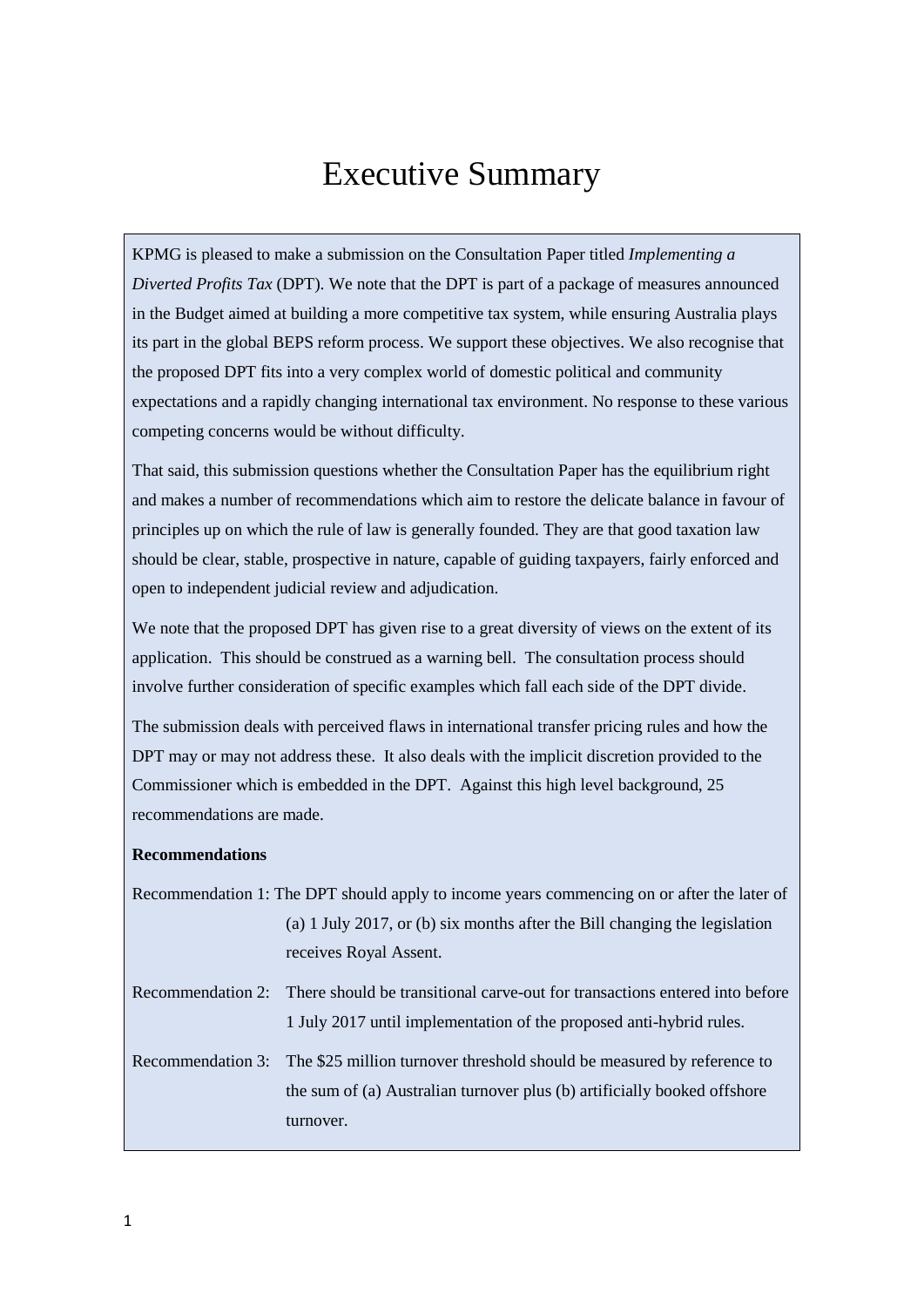| Recommendation 4: | The DPT should exclude payments to and from pension and                                                                                                                              |
|-------------------|--------------------------------------------------------------------------------------------------------------------------------------------------------------------------------------|
|                   | superannuation funds.                                                                                                                                                                |
| Recommendation 5: | The DPT should exclude payments to and from charities.                                                                                                                               |
| Recommendation 6: | The DPT should exclude payments to and from persons subject to                                                                                                                       |
|                   | sovereign immunity.                                                                                                                                                                  |
| Recommendation 7: | The DPT should exclude Collective Investment Vehicles generally.                                                                                                                     |
| Recommendation 8: | The DPT should exclude payments in respect of loans.                                                                                                                                 |
| Recommendation 9: | The DPT should exclude payments in respect of hedge instruments<br>directly related to loans.                                                                                        |
|                   | Recommendation 10: The DPT should exclude intra-entity transactions (head office to branch<br>and intra-branch).                                                                     |
|                   | Recommendation 11: The DPT should exclude payments to an entity resident (for tax purposes)<br>in a broad exemption listed country.                                                  |
|                   | Recommendation 12: The DPT should exclude payments where the income is attributable back<br>to Australia under the CFC.                                                              |
|                   | Recommendation 13: The DPT should exclude payments of dividends on shares, including<br>payments on deemed debt instruments.                                                         |
|                   | Recommendation 14: The 80% test should be the lower of an effective tax rate of 20% or the<br>proposed 80% test.                                                                     |
|                   | Recommendation 15: The drafting on the 80% test should cover payments to entities that are<br>transparent (but taxed at the investor level) or are part of a consolidated<br>group.  |
|                   | Recommendation 16: There should be a carveout for payments which can be shown to be<br>comparably taxed "up the chain" from the immediate recipient of the<br>payment.               |
|                   | Recommendation 17: There should be an additional condition that "the arrangement be artificial<br>and contrived or contain material features that were artificial and<br>contrived". |
|                   | Recommendation 18: A note to the provision on the test that compares that tax benefits with<br>non-tax financial benefits should contain an example that would show                  |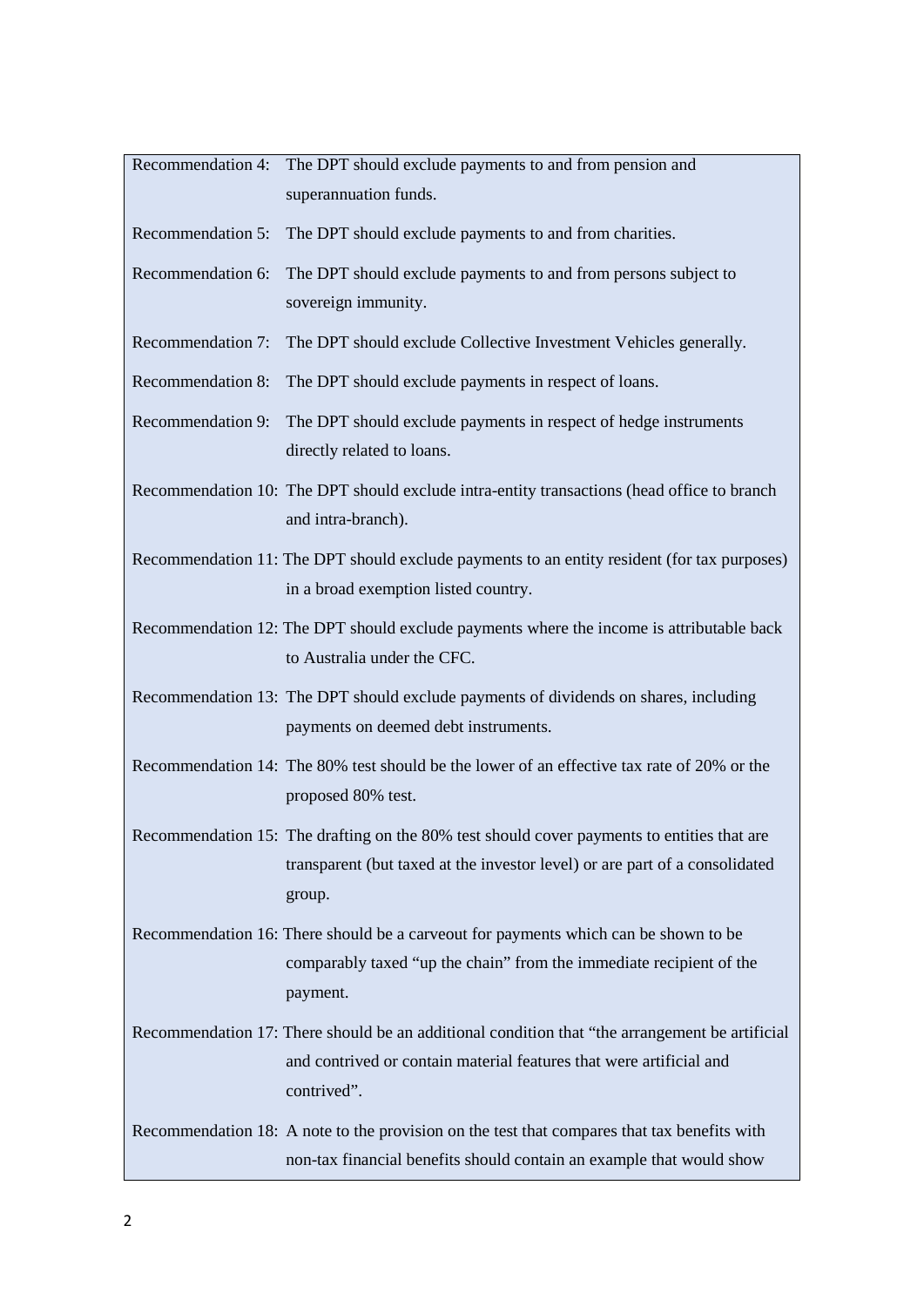that the payment of a royalty of \$100 which generated \$100 of commercial benefit would not 'fail' this test where the tax reduction arising from the royalty payment was \$30 (\$100 x 30%).

- Recommendation 19: The DPT should be contained in Part IVA of the *Income Tax Assessment Act* 1936 and should be levied under the *Income Tax Act* 1986 and not a separate *Diverted Profits Tax Act.*
- Recommendation 20: That the ATO be required to notify the taxpayer that it intends to issue a provisional DPT assessment with a 90 day notice period.
- Recommendation 21: That the ATO be required to appoint an independent "DPT assessment arbitrator" (being a retired judge or equivalent) who must approve the issue either of the provisional DPT assessment or possibly the 90 day notice to issue the provisional DPT assessment.
- Recommendation 22: That the taxpayer be given the right to bring forward the end of the review period by up to 6 months and to commence court proceedings at this time. It would need to notify the ATO of its intention to do so within a notification period of 30 days.
- Recommendation 23: The taxpayer should have 60 days and not 30 days after the end of the review period to appeal to the courts.
- Recommendation 24: The taxpayer should be able to make representations on any matter (and not be precluded from discussing transfer pricing matters) in the 60 day period after issue of the provisional DPT assessment.
- Recommendation 25: That Treasury, the ATO and members of the tax community further consider examples where the DPT should and should not apply.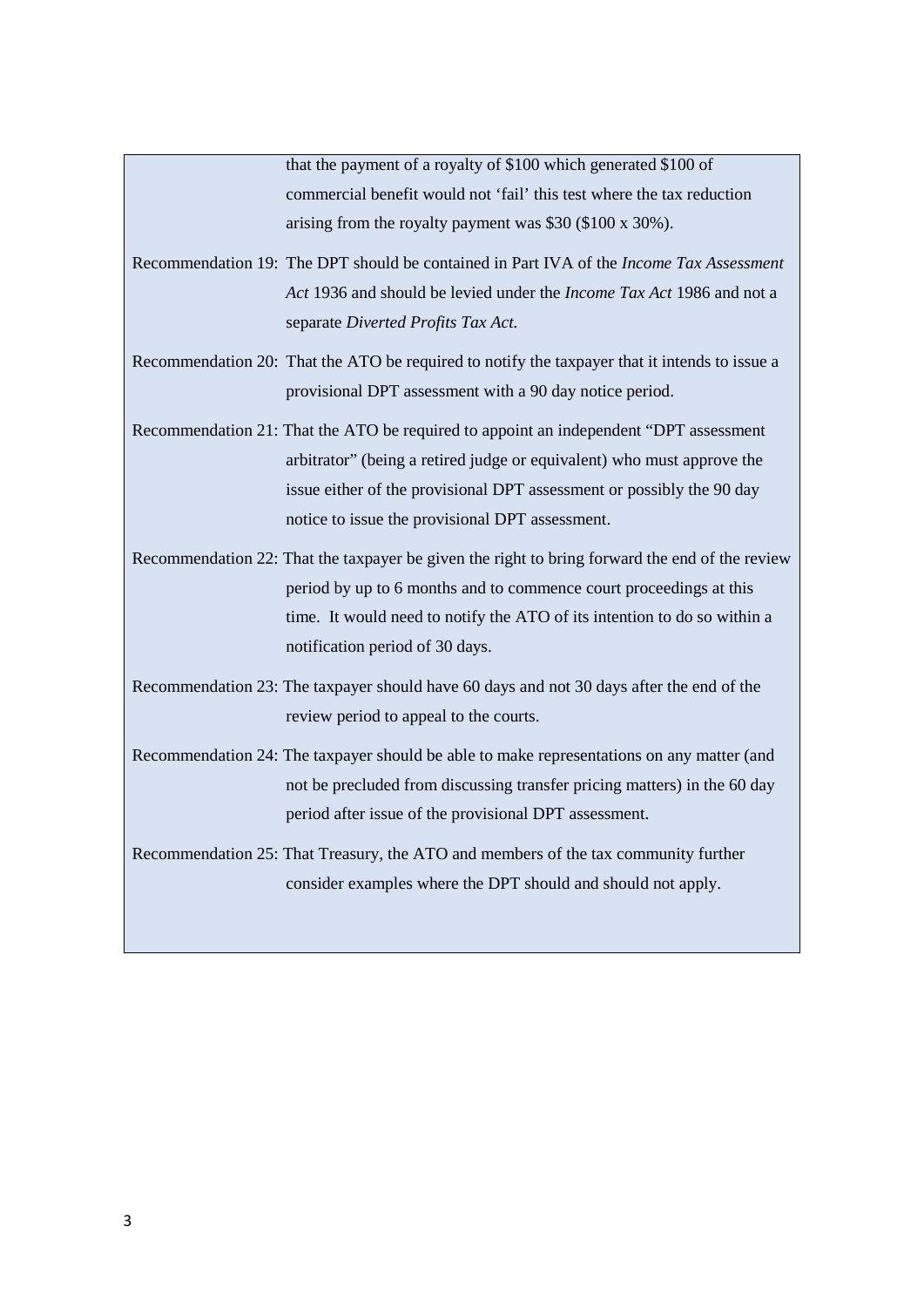# Detailed comments

# **1.0 General**

- 1.1 KPMG welcomes the opportunity to comment on the Consultation Paper titled *Implementing a Diverted Profits Tax* referred to below as the DPT.
- 1.2 It is recognised that the proposed DPT is one of a package of measures announced in the 2016-17 Budget. That package embraces three broad objectives which are to be applauded: (i) a more competitive tax system and in particular supporting a reduction in the company tax rate; (ii) clamping down on tax avoidance; and (iii) leadership in reform of the international tax framework through implementation of the agreed OECD BEPS Action Plan items.
- 1.3 KPMG supports these objectives. Moreover, we recognise the complex dynamics between each of them. Thus, in asking the community to accept a reduction in the company tax rate to promote investment in the long term, the community rightly should have an expectation that the payment of tax by corporates meets community standards. The public is also right to expect that Australia embraces reform of the international tax framework with other OECD  $&$  G20 countries. There are elements of a broad trade-off and the DPT can be seen as part of that trade-off.
- 1.4 But as one delves into greater specifics of the DPT, things become more difficult. The impression that the DPT lies outside the agreed OECD BEPS Action Plan items is a very strong one in the international tax community. This is, and should be, a very real concern. That concern partly lies in the detriment that Australia faces in being perceived to be a tax "outlier" on international norms. This potentially impacts inward investment. That concern also partly lies in the precedent our DPT rules create for other countries to also put in place rules outside the newly negotiated OECD international tax framework. This potentially impacts outward investment.
- 1.5 One response to this might be to say the decision of our government to embrace a DPT has been made and the responses from other countries and potential investors will fall where they may. Such a conclusion would miss the point that the shape and scope of the DPT will have a real bearing on the nature and extent of the international reaction. If it is considered to be supportive of a path that the international community is embracing, a negative reaction and response will be limited. If it is considered to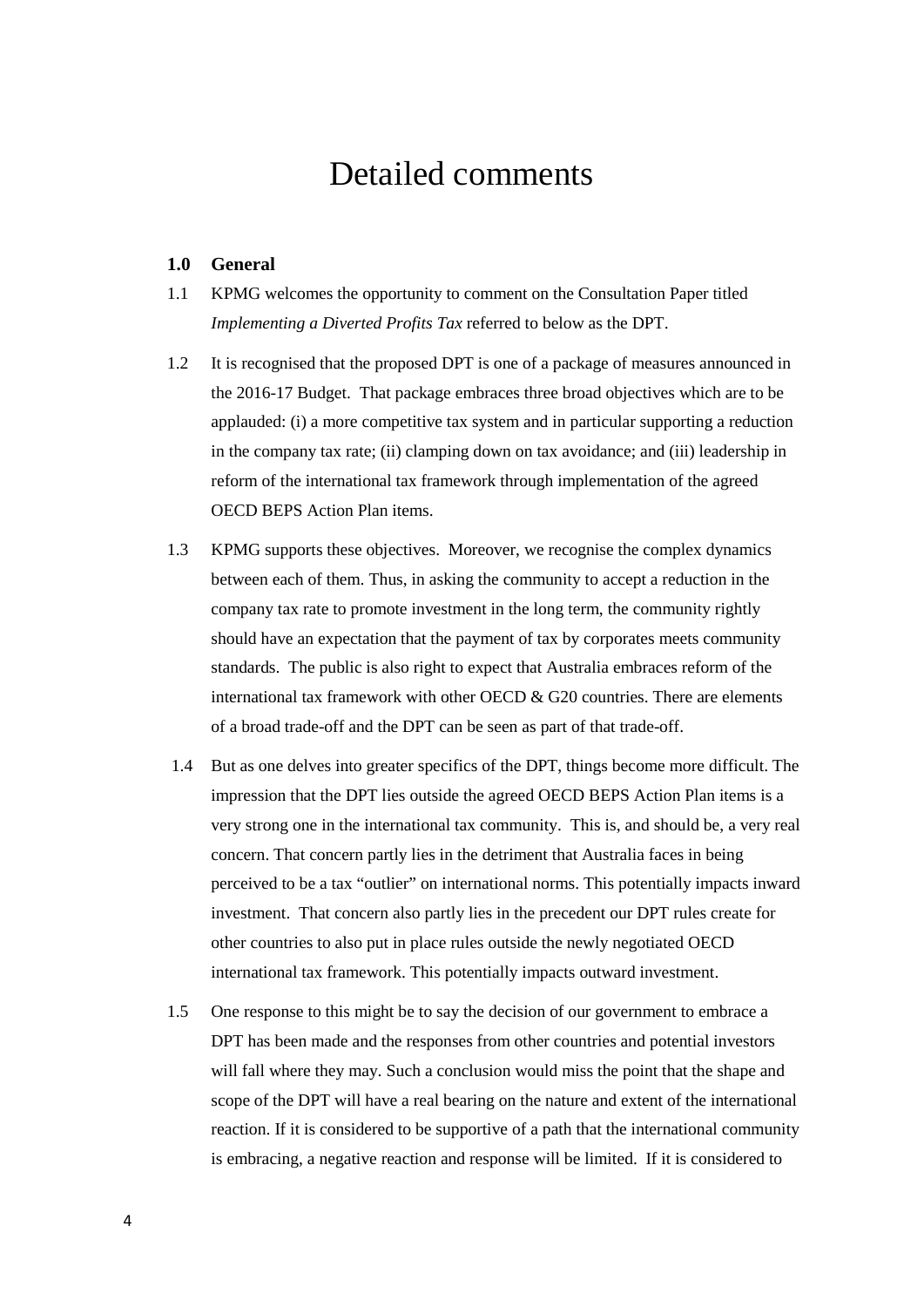be an over-reach, there will be a quite different reaction, which could be counterproductive. That is, the mechanics and detailed content of the DPT impacts the international response.

- 1.6 KPMG has held a number of workshops with clients, both in Australia and in the US, to discuss this proposal. We have also spoken to a number of academics and others in the tax community. What is clear from those discussions is the wide variety of views on the scope of the proposed provisions as outlined in the Consultation Paper. This has at least two dimensions: (i) the number of transactions to which it could apply (large or small) and (ii) the extent that it deals substantially with transfer pricing, including the reconstruction power, or that it goes well beyond transfer pricing into other areas of tax structuring.
- 1.7 This large diversity of views on the scope of the provisions is the widest that the writer remembers seeing since the proposed introduction of the Consolidation regime. It provides three messages. Firstly, the future – months or years after the new legislation is passed – is likely to give rise to a potentially troublesome discourse on the 'real purpose' and 'intended scope' of the provisions. Reasonable minds may well be a long way apart on this question.
- 1.8 Secondly, if there are potential limitations or constraints that could appropriately be placed on the provisions through exemptions or tighter wording or more focused tests, they should be deeply considered. These would be perceived to benefit the taxpayer and clearly such constraints need to be reasonable. But a pre-disposition towards a wide and relatively unconstrained power being provided to the ATO may be an unfortunate path, grounded in our current times rather than good long term revenue law.
- 1.9 Thirdly, there is the need for greater guidance and examples on when the provisions are intended to apply, and not, than would normally be the case. These examples may be difficult to obtain and appear to provide constraints at the edges of the rules, but that would be the purpose. It is recognised that Treasury welcomes those examples and the limitation here is to some extent in taxpayer representatives providing "at the borderline" illustrations. It would be useful for the consultation process to involve discussion based on "what if" variant scenarios from a series of baseline examples. We would be pleased to assist in this.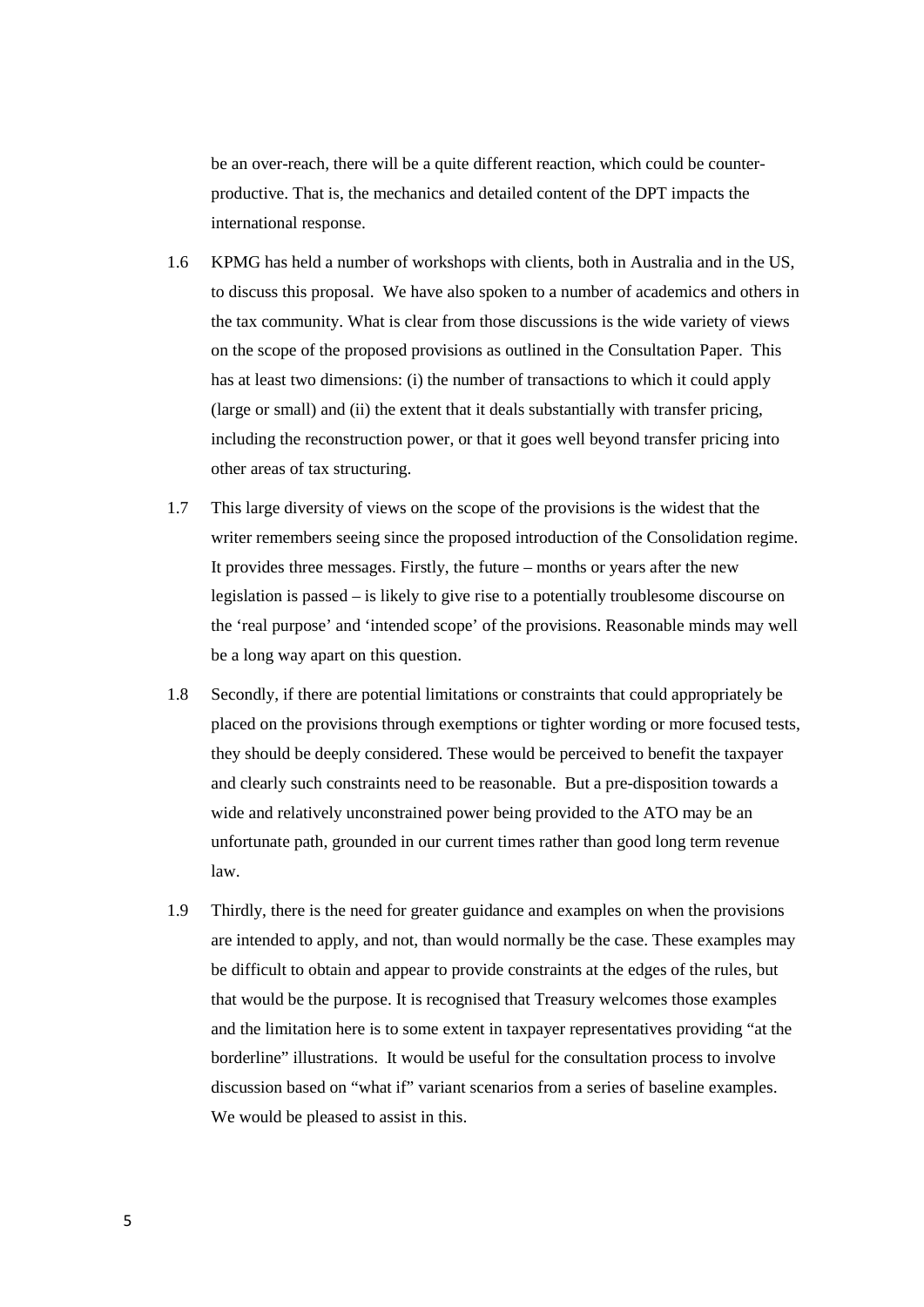1.10 This submission, no doubt like many others, deals with specific issues raised by the proposed scope, wording and framework of the DPT. We hope our specific points will be of assistance to Treasury in taking the DPT forward. But it is also worth dealing with two high level issues in advance. The first concerns the very broad question of what problems the DPT is trying to solve. More specifically, we address perceived structural flaws in international transfer pricing provisions. The second concerns the difficult issue of the role of discretion in the design of our tax law, at least as it is relevant to the DPT. These issues provide a setting for discussion of the proposed DPT.

# **2. Perceived flaws in the international transfer pricing regime**

2.1 There are four perceived flaws in the system of transfer pricing rules grounded in the arm's length principle that has developed over the last century. They are:

Problem 1: The ability to locate residual profit arising from the synergies of a MNE in a low tax jurisdiction;

Problem 2: The ability of the MNE to choose the specific transactions or structures;

Problem 3: The inherent drive for more and more elaborate detail in finding an appropriate price or arrangement; and

Problem 4: That there is no clear consensus on key elements of our international transfer pricing rules.

This may seem to be contradicted by the recent transfer pricing report on Actions 8, 9 & 10. Notwithstanding that report, China is developing strong and divergent views on the weight one gives to marketing in a transfer pricing analysis. There is a developing delineation between the value of an intangible legally located in one jurisdiction and the capacity to sell the product arising from the intangible in another jurisdiction.

#### *Problem of the ability to locate residual profit arising from the synergies of a MNE*

2.2 At the root of this problem is that the very nature of a successful MNE is that it is not acting as disparate arm's length parties do. Synergies arise from the co-ordinated activities of a MNE, which present a residual profit that would not arise for disparate parties acting at arm's length. Certain planning may lead to such a profit being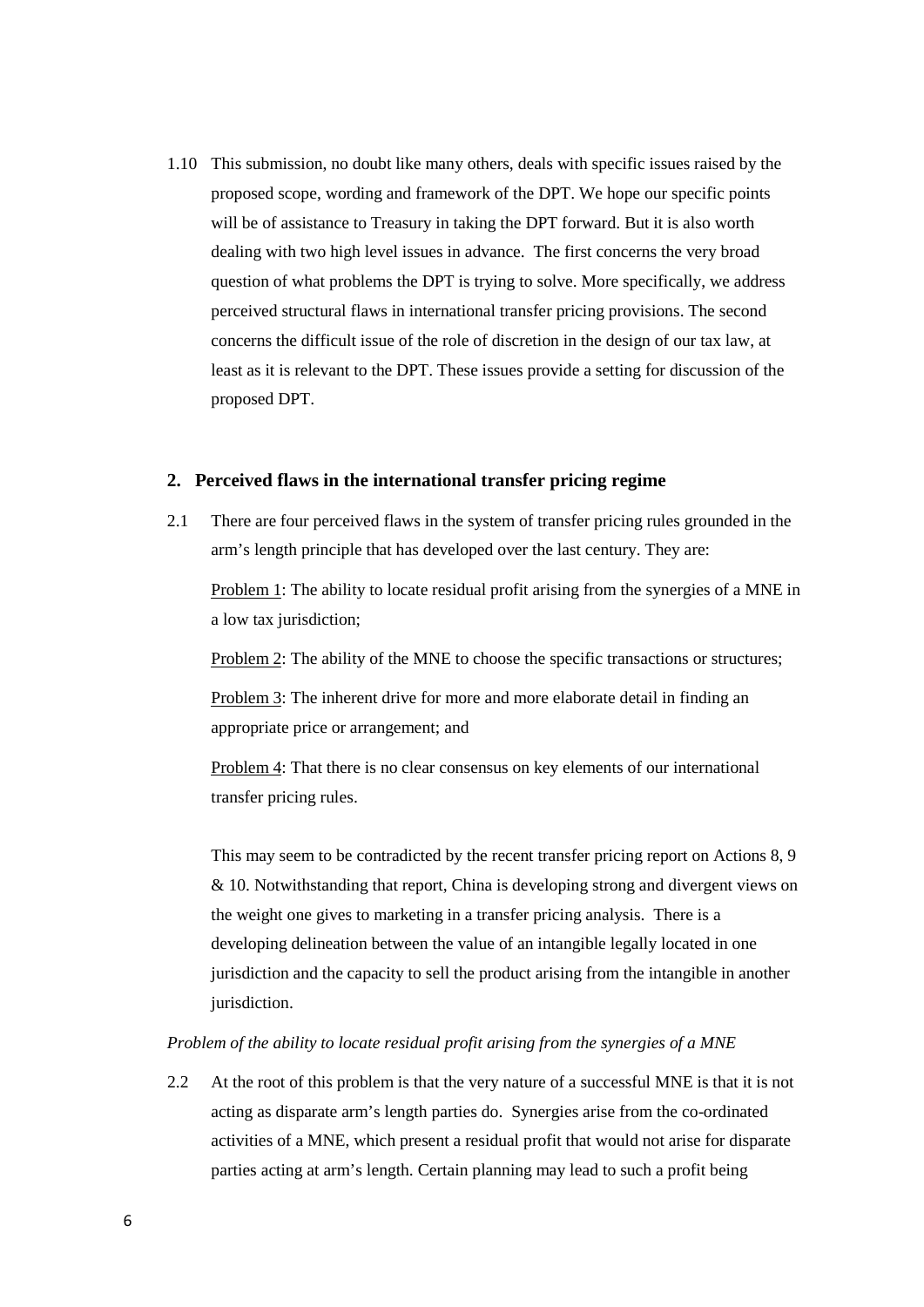located in a low tax jurisdiction. This has been of concern in the OECD BEPS Action Plan. There are three main approaches to dealing with this problem.

2.3 The first is to replace the arm's length principle with a system that would allocate profits to various jurisdictions based on a defined formula. The recent international consensus has rejected this formulary apportionment approach on the basis that it creates greater problems than it solves. The second approach, which has been adopted by the OECD and G20, is to reformulate the guidelines surrounding the arm's length principle to enhance established risk and function tests to better determine where the profit actually lies. This path, which Australia has adopted, substantially reduces the problem. The third approach is to recommend changes to CFC rules. Australia's strong CFC rules mean that the issue does not arise for Australian MNEs, but could apply to foreign MNEs where the parent jurisdiction does not have CFC rules or they are not in accordance with the Action 3 recommendations. The question arises as to whether the DPT deals with this problem and, if so, in the most appropriate manner under the current formulation.

#### *The ability of the MNE to choose the specific transactions or structures*

- 2.4 Prima facie, a multinational can choose how it structures its international arrangements and an arm's length analysis is overlaid on that structure. In the OECD guidelines, this has been subject to an important exception which suggests that a Revenue Authority should be able to reconstruct those arrangements in exceptional circumstances only. Australian transfer pricing rules contain a reconstruction power which is relatively broad compared to the reconstruction power in the OECD guidelines. It can apply, amongst other circumstances, where independent parties would have entered into commercial or financial relations which differ in substance from the actual arrangements that the MNE has put in place. This is an extensive power for the Commissioner and was introduced not without some controversy.
- 2.5 It is noted that the UK does not have a similar power in its transfer pricing rules. The UK DPT acts as a reconstruction power, albeit more limited than Australia's broad power in Section 815-130.
- 2.6 A question arises as to whether the proposed Australian DPT has (a) a more limited, (b) a more extensive, or (c) an overlapping scope when compared with the Australian reconstruction power.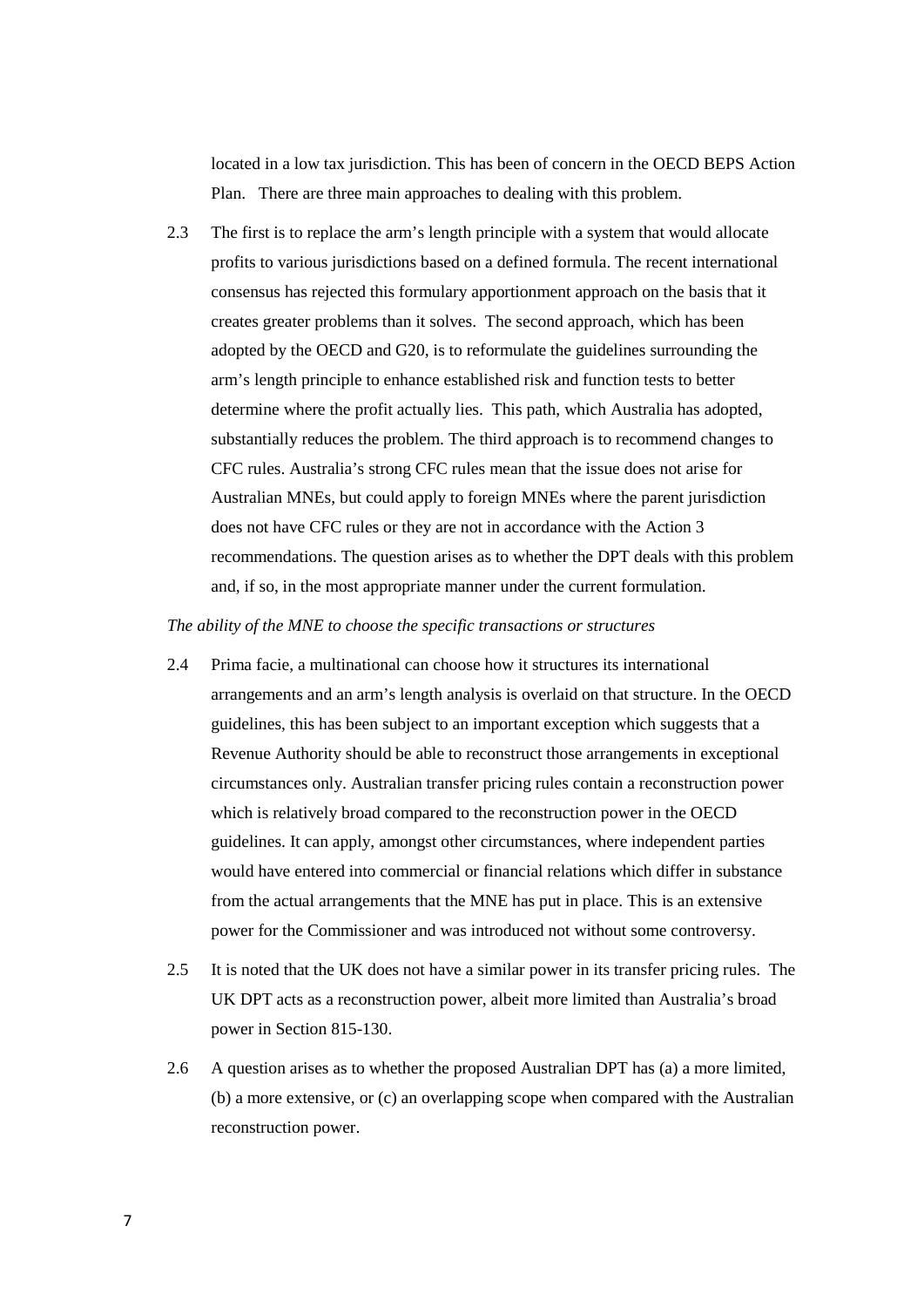#### *The inherent drive for more and more elaborate detail on transfer pricing*

- 2.7 The provision of information is an important element in the ATO gaining comfort that the appropriate transfer pricing has been adopted. Some requests will be based on the need for the ATO to gain an understanding of the commercial drivers behind an arrangement. This is certainly reasonable and appropriate. For many significant transactions, there may be a large body of material contained in different departments and business units of an MNE, both domestically and internationally. Sometimes it is difficult to know where that information is located or whether it even exists. There will be a tension between an MNE wanting very precise and targeted requests for information and the Revenue Authority who wants to "see the whole picture" and indeed may be fishing for information. Dealing with this issue is one of getting the right balance.
- 2.8 There is a separate, but related issue. Given that transfer pricing is at its essence a "comparative project", where actual arrangements are compared with an abstract arm's length notion, there is a substantial drive to deal with more and more detail as one seeks to find greater and greater delineation or coalescence. This is structural and will not be solved unless a safe-harbour is put in place, or a common sense limit is set in place, by Revenue Authorities in dealing with an issue.
- 2.9 The information tensions on understanding vs fishing, available knowledge vs disparate knowledge and the drive to greater detail are real and practical. They are not circumstances where there is a clear delineation between the compliant and the non-compliant, between the recalcitrant and the amenable, and the willing and the unwilling. This is a grey area that requires a balanced approach.

#### *Evolving differences in how transfer pricing is applied*

- 2.10 The point here is that there are tensions within the current transfer pricing framework that are likely to grow in the future. The world in which the DPT is proposed to operate is not a simple one in which there is consensus on where value is located and how that value should be taxed.
- 2.11 The detail of the Chinese view of the role of the market in transfer pricing capacity to sell – is not directly relevant to the DPT as such. What is relevant is that the transfer pricing world contains and will continue to contain incoherent rules based on different (but not incorrect, for the countries making them) value judgements. The extent of the future incoherence is unknown, but likely to grow as more developing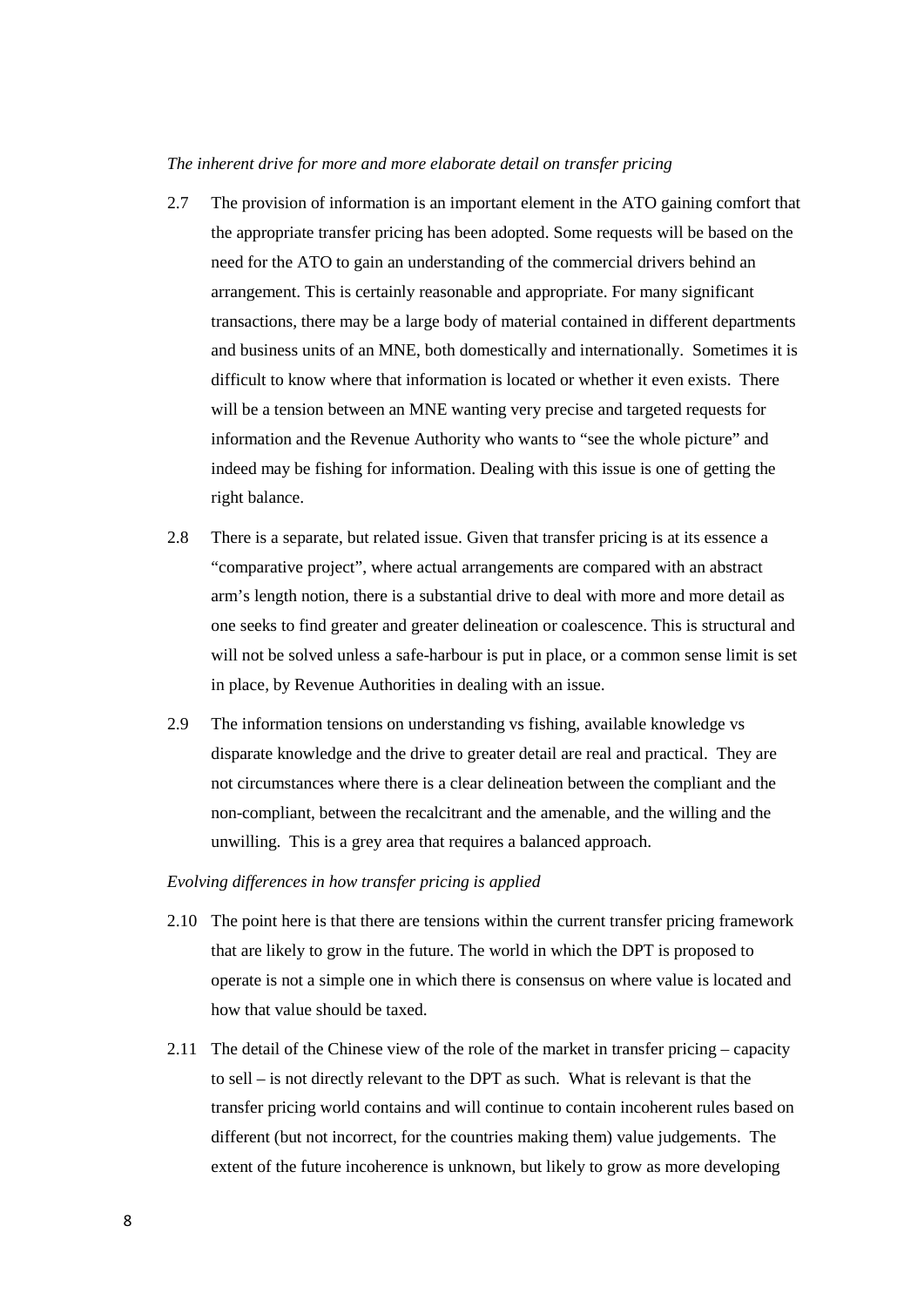countries adopt the Chinese refocus on the market. This is particularly likely in the Asia-Pacific region, where countries like India, Indonesia, Philippines and Vietnam to name a few may well see value in the purchasing power of their respective rising middle classes rather than in intellectual property located in Australia, Singapore and Switzerland. MNEs will need to navigate that incoherence. It is likely that the claim of value by Revenue Authorities in the Asia Pacific region will be greater than 100% of that value, and that dispute resolution procedures (apart from those directly with Japan and New Zealand) will be time-consuming and problematic. The prospect of double taxation is very real.

2.12 What is the point here? It is that the DPT will apply in a setting of competing claims for value. Those competing claims are not artificial but will have a very strong intellectual foundation and represent deeply and soundly held views by different countries in different stages of development. For example, consider the transfer of intellectual property from Australia to Singapore which is then used to sell products in China, India, Vietnam, Indonesia and the Philippines. That is not simply a matter of Australia putting one's hand into a box of value located in Singapore, for example, and bringing it back home. The value in that box will be highly contested by other countries in the region – more so in the future.

#### *Summary on transfer pricing and DPT*

2.13 We make four points corresponding to the four problems identified above.

Firstly, the DPT is not a direct solution to finding and taxing residual profit of a MNE. Arguably, in its form and substance, it is not aimed at that, although it has the dangerous potential to be construed as such a panacea in the future. One could argue that it has the indirect consequence of limiting a MNE's residual profit to the extent that there is an inappropriate transfer of profit from Australia to a "residual profit bucket". But that problem is dealt with, and better dealt with, by the resetting of the transfer pricing rules embedded in the OECD BEPS Action Plan changes (something the writer thinks has been understated).

2.14 Secondly, our reconstruction power embodied in Section 815-130 is a much better reconstruction power than the DPT, notwithstanding the criticism of many that it provides the ATO with the ability to second guess how an MNE should have arranged its affairs. Section 815-130 compares actual conditions with hypothetical or postulated "independent" conditions. The DPT asks a different question. It is more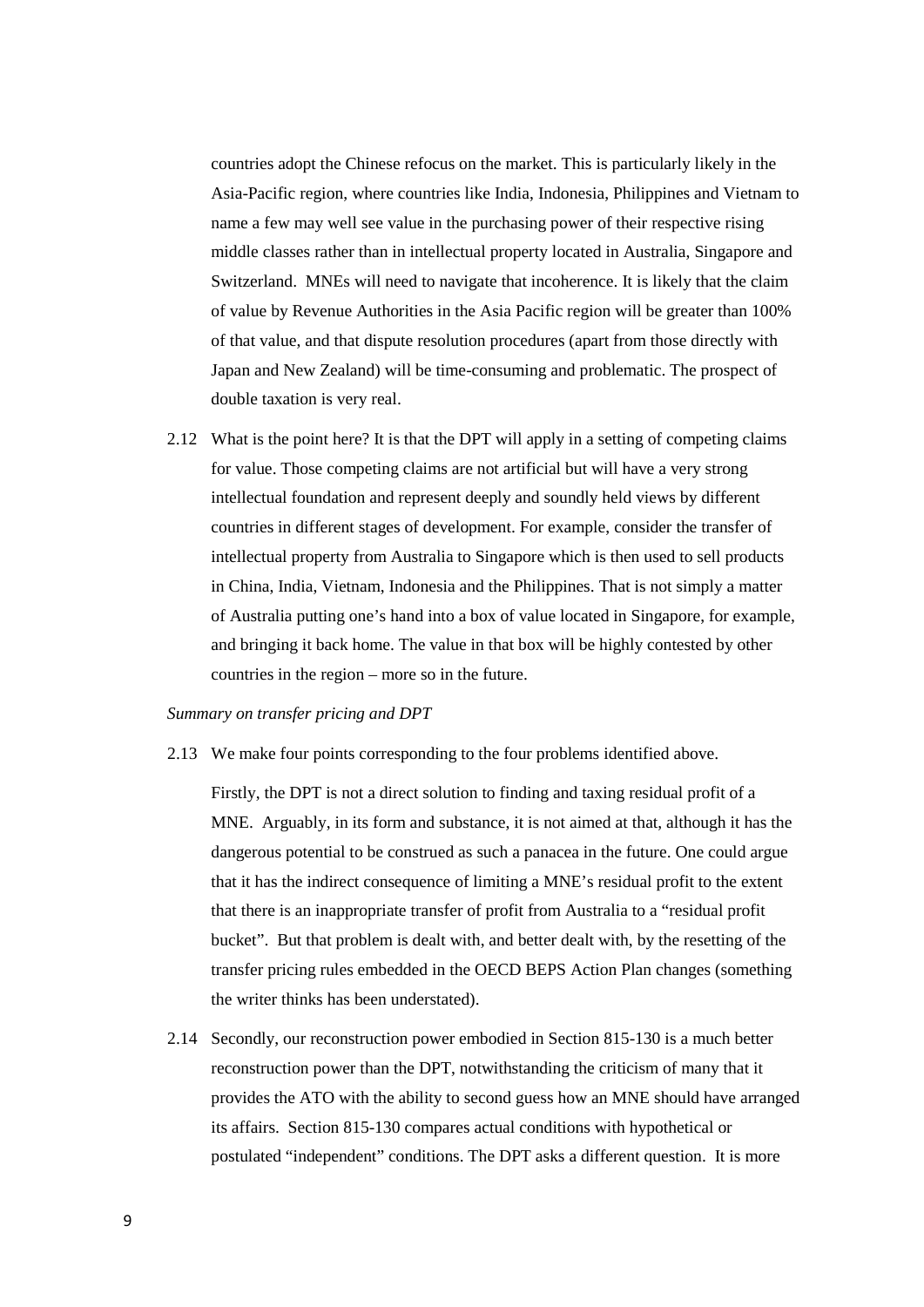focused on an objective construction of what the MNE was *trying* to do – reduce Australian tax.

- 2.15 Thirdly, the provision of information by an MNE in a transfer pricing dispute is complex and full of tensions. Sometimes a Revenue Authority will not appreciate what is readily available knowledge against what is disparate. Sometimes they will be fishing and will not have a clear understanding of what they want and why they want it. Sometimes there will be simply a quest for greater and greater detail to draw greater and greater distinctions or comparisons. This is not to say that MNEs will never undertake a deliberate strategy of obfuscation and a lack of co-operation, but the matter is not simple.
- 2.16 Finally, the transfer pricing world of the future is not a clear cut one, particularly in relation to intellectual property and markets. Underlying the DPT there may be an assumption that profit representing value can easily be pulled back home. That is simplistic for a future world with strongly competing notions of value.

# **3. Good taxation law and the role of discretion**

- 3.1 Good taxation law should have the following six characteristics. It should be
	- clear;
	- stable;
	- prospective in nature;
	- capable of guiding taxpayers;
	- fairly enforced; and
	- open to independent judicial review and adjudication.

These elements are fundamental to a system based on the rule of law. It would be wrong to think that such an ideal should not have discretionary elements – whether explicit or implicit. Anti-avoidance rules have implicit discretionary features. However, those features should, as far as possible, abide by good taxation law principles.

3.2 An anti-avoidance law will be construed to be an objective test by the Explanatory Memorandum introducing it, by Rulings in providing guidance on it, and by the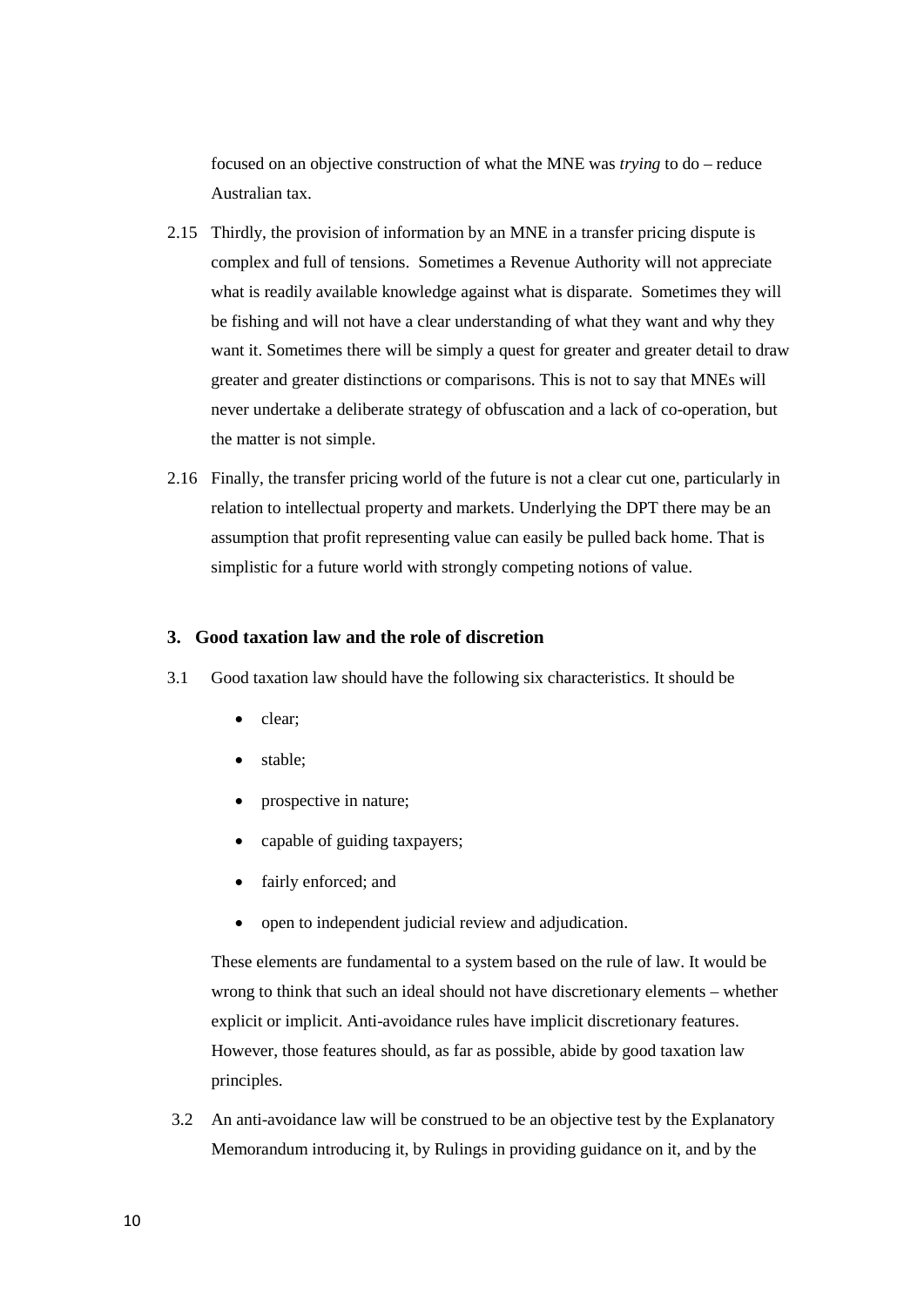Courts in applying it. Thus, it has been said in relation to the word "purpose" in the general provisions of Part IVA that it is about the 'what' and the 'how" and not the 'why'. While the concept of 'sole or dominant purpose', 'more than incidental purpose', 'one of the principal purposes' and now 'designed to secure' are construed to be objective tests, the practical reality is that the discourse between the Revenue Authority and taxpayers – emails, presentations and board papers – is about the subjective 'why'. At least on the question of purpose or design, the objective 'what' and 'how' is reconstructed from the subjective 'why'. At a practical level, the purpose and design element is all about a Revenue Authority's *construction* of why someone did something and, in particular, whether they tried too hard (to reduce their tax). The objectiveness of the *purpose* or *design* elements of an anti-avoidance provision is illusory. *What this means is that it is important to put in place as many truly objective features as possible in an anti-avoidance provision.*

3.3 To put this another way, the less an anti-avoidance provision is dependent on an implicit discretion (which goes to the savviness of the Revenue Authority Officers involved) and the more grounded the provision is on truly objective criteria, the better. We would like Treasury to expand the truly objective criteria as much as possible.

#### **4. Pre-conditions**

- 4.1 The proposed DPT involves certain pre-conditions. They are:
	- that it applies to income years commencing on or after 1 July 2017;
	- that it applies to a significant global entity; and
	- that it does not apply to an entity with an Australian turnover of less than \$25 million unless there is artificially booked offshore income.
- 4.2 On timing, we recommend that it should apply to income years commencing on or after the later of (a) 1 July 2017, or (b) six months after the Bill changing the legislation receives Royal Assent (Recommendation 1). This provides taxpayers with some time to change their structures based on the actual law and also provides additional respect to the Parliamentary process rather than law change by announcement.
- 4.3 Some of our clients have argued that current arrangements should be grandfathered. Such a position would sit comfortably with the proposition that good tax law should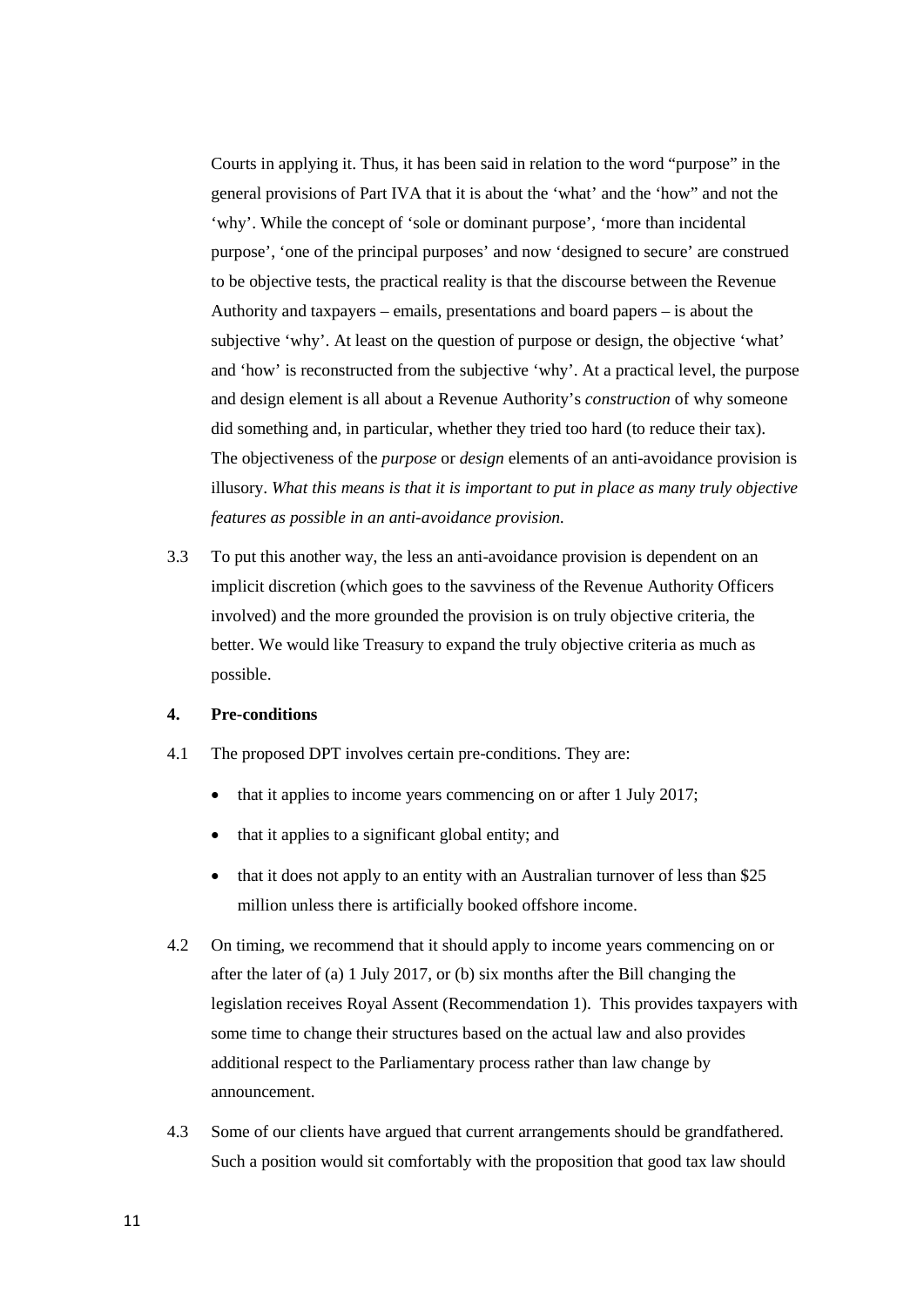not have retrospective elements. That said, we appreciate that such a rule, at least if applied indefinitely, would be hard to administer, may generate incentives to lock in structures and give rise to equity issues between taxpayers. An alternative may be to provide a transitional carve-out until implementation of the proposed anti-hybrid rules (Recommendation 2). This would (a) maintain the integrity of the Government's Budget announcement; (b) avoid the need to deal with the question of whether the DPT would apply to hybrid arrangements; and (c) allow certain taxpayers the comfort of being able to consider the relevant Australian rule changes together.

- 4.4 It is appropriate to use the concept of a "significant global entity" as a threshold requirement for the DPT to apply. See below, however, for suggested carve-outs.
- 4.5 It is also appropriate to apply a *de minimus* threshold and it would appear to be reasonable to align that threshold with simplified transfer pricing record keeping requirements and the threshold for exempting small proprietary companies from certain financial reporting under the Corporations Law. The Consultation Paper implies that the *de minimus* threshold should not apply where "(any) income is artificially booked offshore". A more preferable drafting would be a threshold of \$25 million for the sum of (a) Australian turnover plus (b) artificially booked offshore turnover (Recommendation 3). On this basis, there should be no argument if there is a small amount of artificially booked offshore income, but if significant its inclusion will mean the threshold would not be met. This would be the common-sense application of a *de minimus* rule.
- 4.6 We recommend a number of additional exclusions. The rationale for these exclusions is that the tax base erosion risk, based on the nature of the payment and the payer and the recipient of the payment, is low compared to the reputational damage to Australia from "out of the norm" tax legislation, and the compliance costs on taxpayers of ensuring the rules do not apply. We note that some of these exclusions are contained in the UK DPT legislation. These exclusions are:
	- payments to and from pension and superannuation funds (Recommendation 4);
	- payments to and from charities (Recommendation 5);
	- payments to and from persons subject to sovereign immunity (Recommendation 6);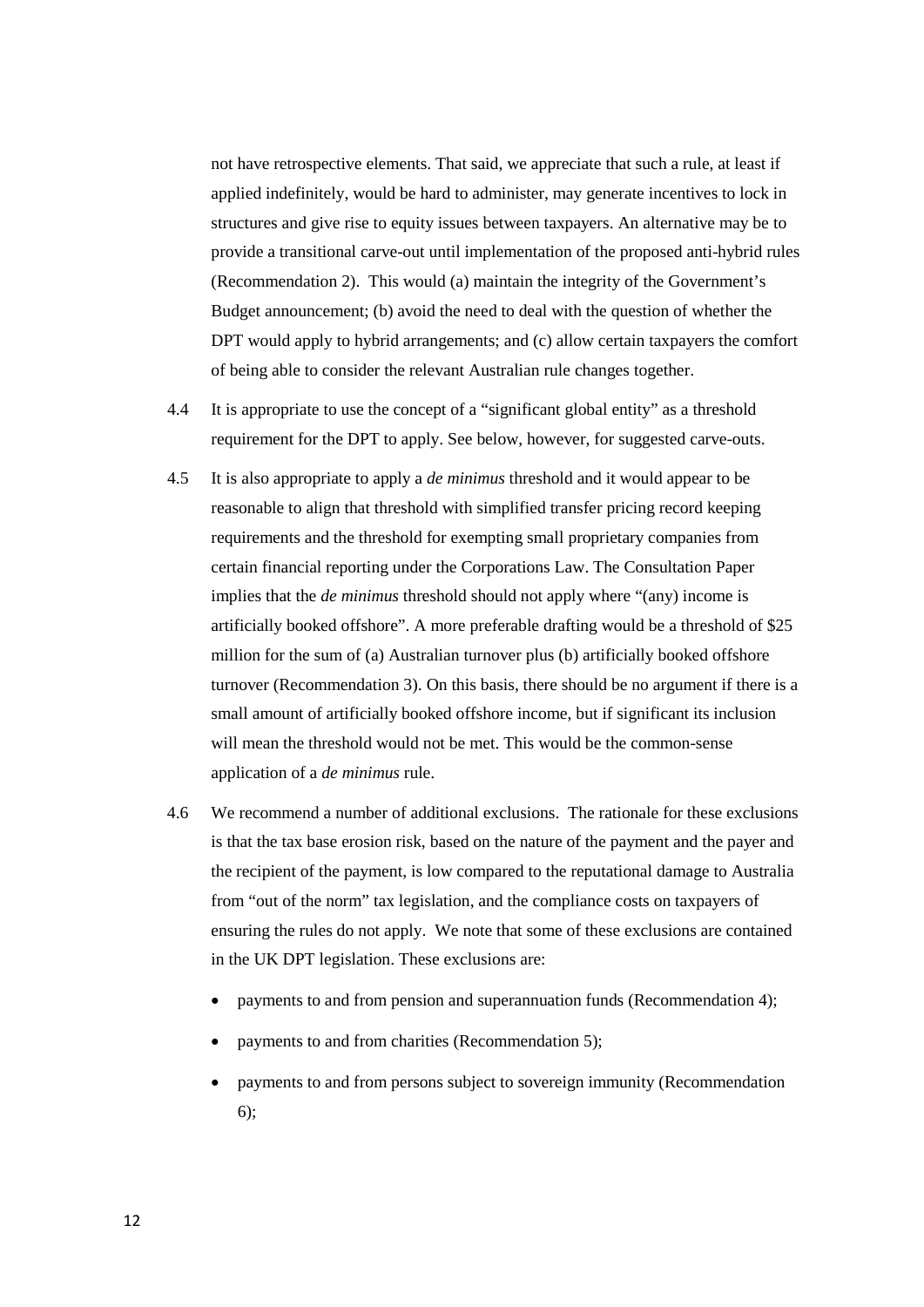- payments to and from Collective Investment Vehicles generally (Recommendation 7);
- payments in respect of loans (Recommendation 8) and directly related hedge instruments (Recommendation 9);
- intra-entity transactions (head office to branch and intra-branch) (Recommendation 10);
- payments to an entity resident (for tax purposes) in a broad exemption listed country (Recommendation 11);
- payments where the income is attributable back to Australia under the CFC rules (Recommendation 12); and
- payments of dividends on shares, including payments on deemed debt instruments (Recommendation 13).

# **5. Key Condition 1 – Effective tax mismatch requirement**

- 5.1 A large number of clients have indicated that the proposed 80% threshold is too high considering the current Australian corporate tax rate of 30%. We agree with those sentiments. A better alternative would be the lower of 20% or the 80% test (Recommendation 14).
- 5.2 We appreciate that a rule that looked solely at the jurisdictional headline tax rate may be problematic, although it has the attraction of simplicity. That said, care will need to be taken in the drafting to cover payments to entities that are transparent (but taxed at the investor level) or are part of a consolidated group (Recommendation 15).
- 5.3 We also appreciate that it would introduce complexity if consideration were to be given to taxation "up the chain" from the immediate recipient of the payment. However, in circumstances where a taxpayer is able to show that a payment is "comparably taxed" on a timely basis in the offshore group, this should be deemed to be taxed at greater than the threshold requirement (Recommendation 16).

### **6. Key Condition 2 – Insufficient substance test – Part 1**

6.1 The proposed Australian DPT test embraces the concept of "reasonable to conclude based on information available to the Commissioner… that the arrangement was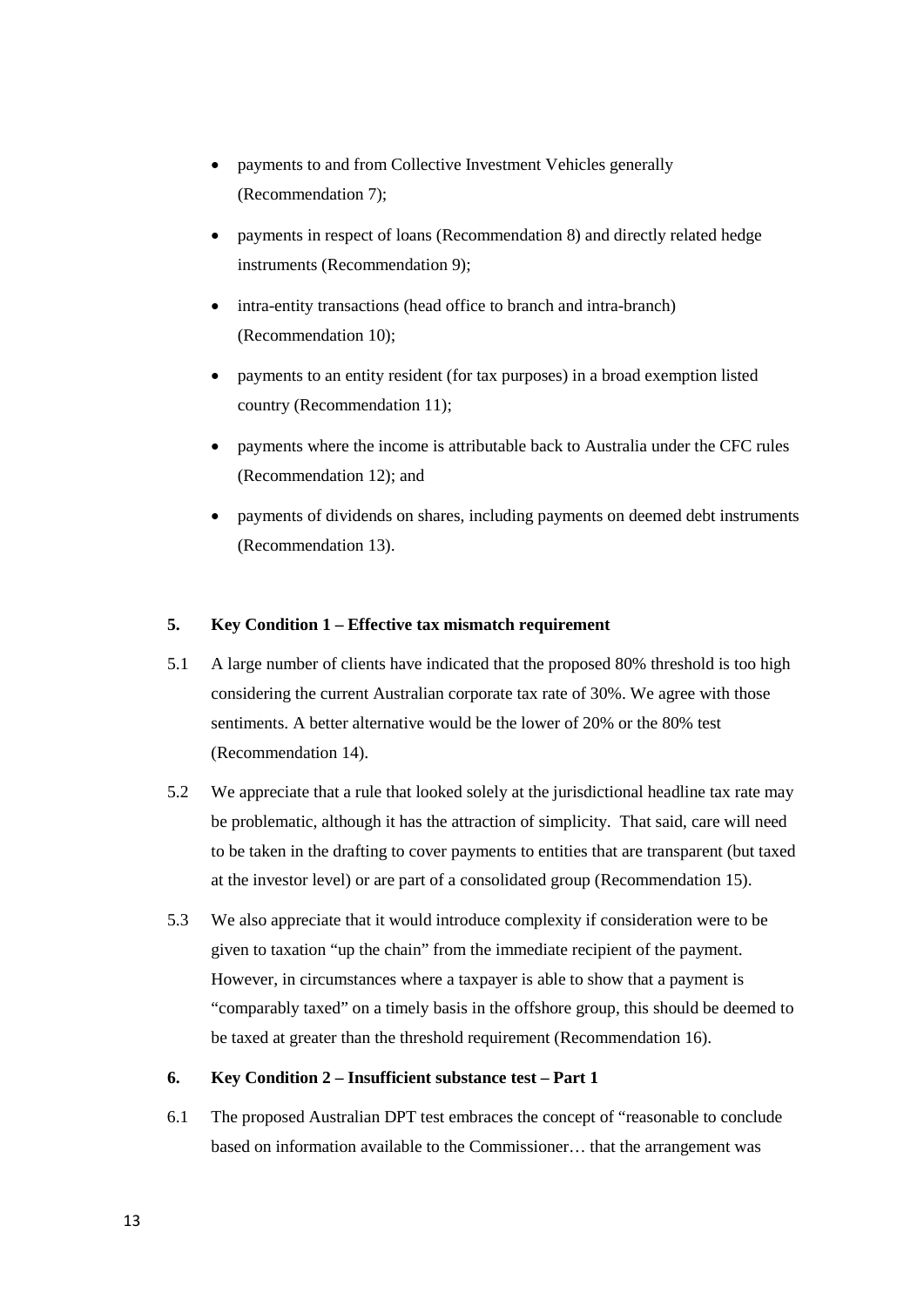designed to secure…a tax reduction." This is superior to the "reasonable to assume" test contained in the UK DPT provisions.

- 6.2 It is noted that this test, if enacted, will give rise to four "bars" or "thresholds" in our anti-avoidance provisions: (a) sole or dominant purpose; (b) more than an incidental purpose; (c) one of the principal purposes; and (d) designed to secure a tax reduction. Some of our clients have argued that the "bar" for this test should be the same as the general anti-avoidance provision or at least the Multinational Anti-Avoidance Law or MAAL. This would sit with the desire to ensure our tax legislation is as simple and consistent as possible.
- 6.3 The history of the drafting of our anti-avoidance provisions has two key features on how the bar is set on the issue of purpose. The first is that it has been constantly lowered as noted above. The second is that while Ministerial statements, consultation documents and Explanatory Memoranda explain that the arrangements that are sought to be attacked are "artificial and contrived", such words have not appeared in the antiavoidance legislation as enacted. This is presumably on the basis that it is believed that the Courts would interpret such words to limit the operation of the provisions. This does not sit comfortably with good taxation law.
- 6.4 Ideally, it would be beneficial if an additional key condition was put in place which required that "the arrangement be artificial and contrived". An alternative may be a condition that requires "the arrangement be artificial and contrived or contain material features that were artificial and contrived" (Recommendation 17). Such a provision would help to dissipate international concern of the scope of the provisions.

# **7. Key condition 3 – Insufficient economic substance test – Part 2**

- 7.1 This proviso put broadly, that the tax benefits should exceed non-tax financial benefits for the DPT to apply  $-$  is welcome. The issue that arises is how to value this. If the tax benefit of a deduction in relation to a payment is to be compared with the value of the benefit obtained for the payment, then the insufficient economic substance test would only be met in limited circumstances. Example 3 is an example where a valuable asset (which could generate \$50 million in income which was foregone) was transferred for a nominal sum.
- 7.2 Importantly, the payment of a royalty of \$100 which generated \$100 of commercial benefit would not 'fail' this test where the tax reduction arising from the royalty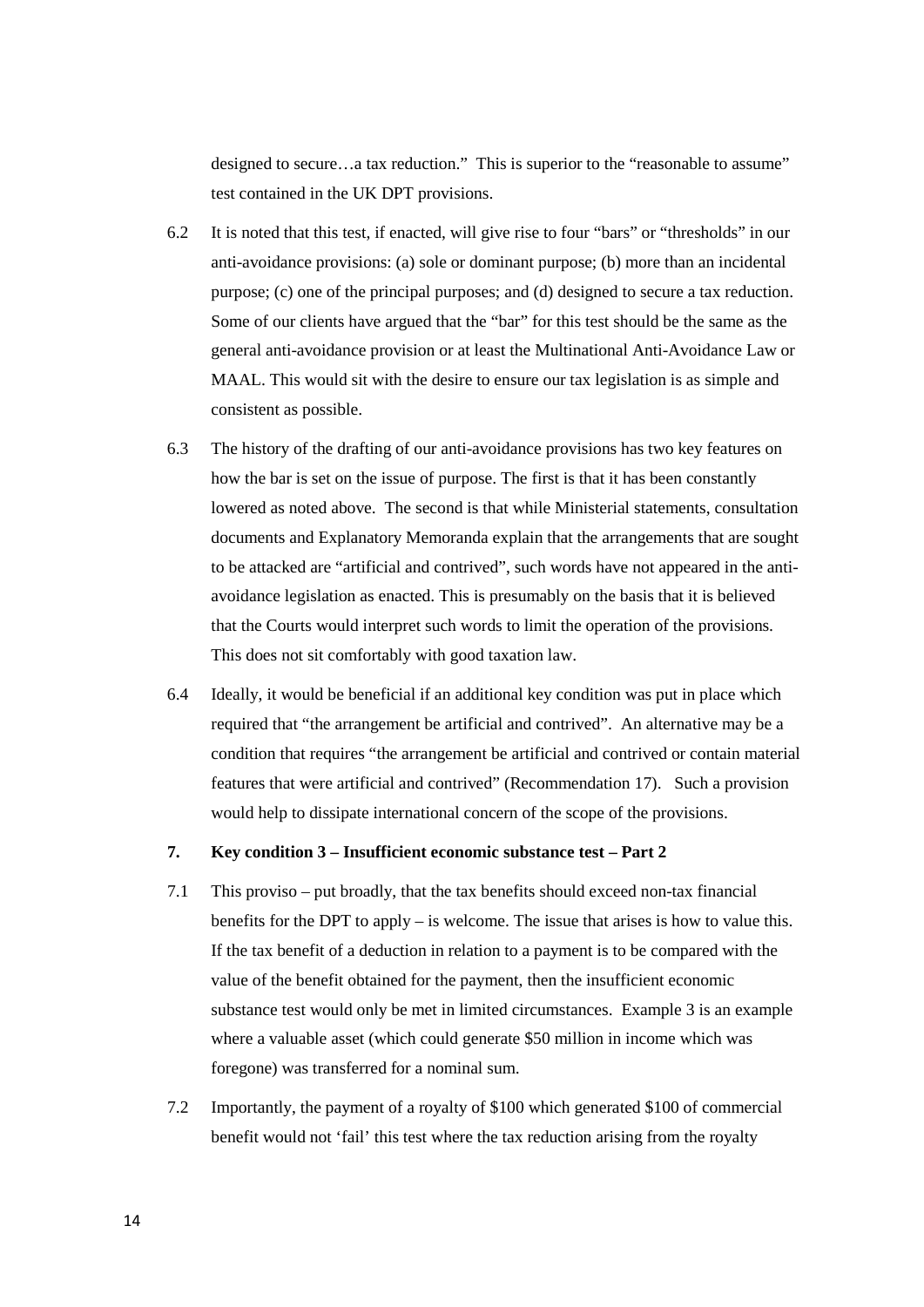payment was \$30 (\$100 x 30%). This should be made clear by a note in the legislation (Recommendation 18).

#### **8. Assessment and administration of the tax**

- 8.1 The DPT should be contained in Part IVA of the *Income Tax Assessment Act* 1936 and should be levied under the *Income Tax Act* 1986 and not a separate *Diverted Profits Tax Act* (Recommendation 19). This enhances the argument that the DPT is not a subversion of the tax treaties Australia has negotiated with other countries and reduces the risk of retaliation.
- 8.2 The administration and timing of the proposed provisions is not without difficulty. It is intended to change the balance of negotiating power "to discourage multinationals from delaying the resolution of transfer pricing disputes". As noted above, such power would exist in a highly complex environment where at times reasonable people can hold different views and those views can be strongly and passionately held. The other point to be made is that independent judicial review is one of the cornerstones of a good taxation system.
- 8.3 The Consultation Paper provides for a 7 year period for notification by the ATO of a provisional assessment to accord with the transfer pricing rules; a short representation period of 60 days to correct factual (only) matters in a provisional assessment; and a proposed privative clause which provides no right of appeal against a final DPT assessment until after the 12 month review period (and then only for 30 days). On any measure, this process strongly favours the Commissioner over taxpayers. This is in the context of an upfront payment of tax at a penalty rate.
- 8.4 We make a number of suggestions which seek to ensure that the process is only used in exceptional circumstances by the Commissioner and provides some protection for taxpayers.
- 8.5 The first is that the ATO be required to notify the taxpayer that it intends to issue a provisional DPT assessment. We recommend a 90 day notice period, given the likely complexity of the matters involved and the difficulty that is often apparent in finding information (Recommendation 20).
- 8.6 The second is that the ATO be required to appoint an independent "DPT assessment arbitrator" (being a retired judge or equivalent) who must approve the issue either of